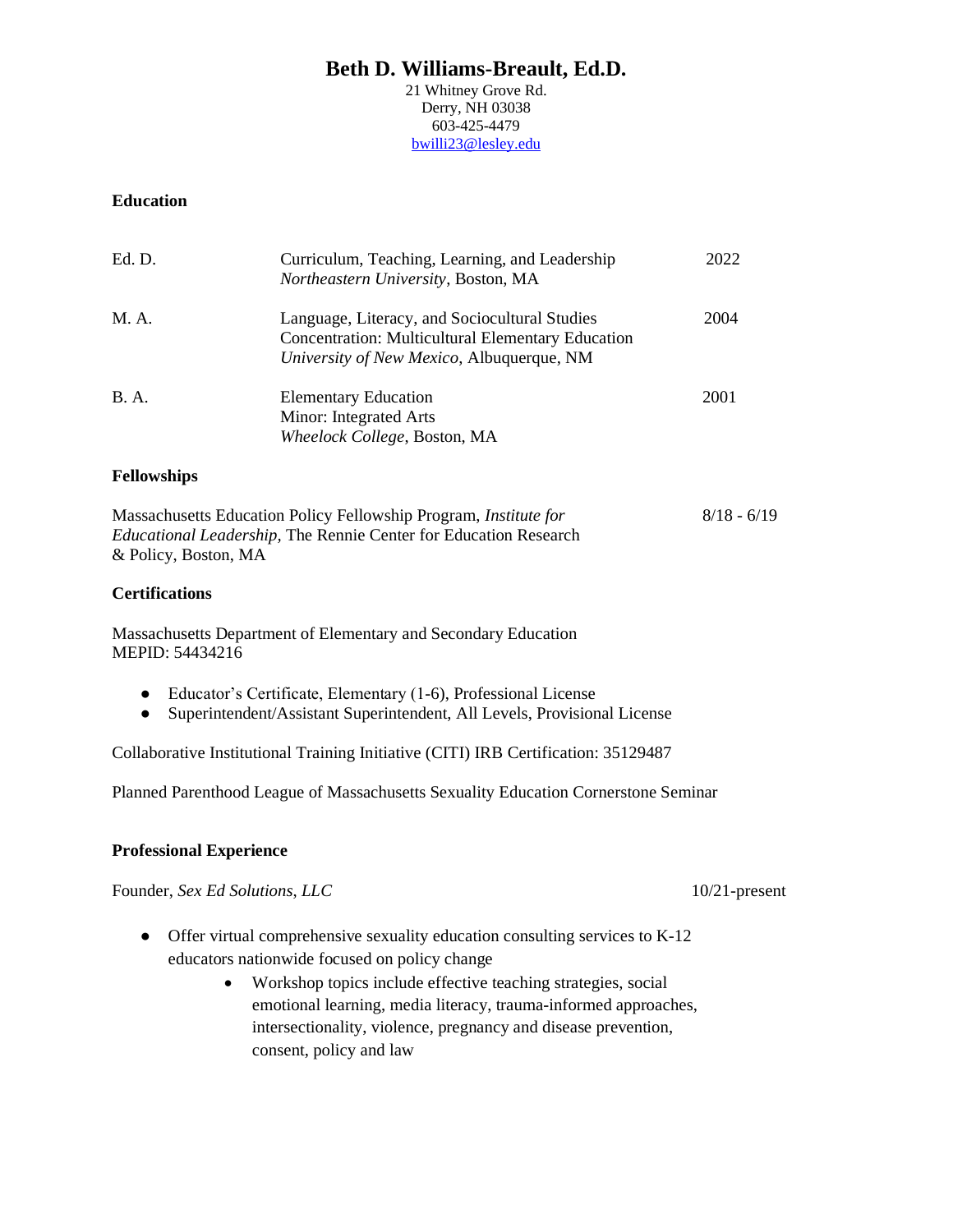21 Whitney Grove Rd. Derry, NH 03038 603-425-4479 [bwilli23@lesley.edu](mailto:bwilli23@lesley.edu)

| Adjunct Professor, Lesley University, Cambridge, MA |                                                                                                                                                                                                                                                                                                                                                                                                                                                                                     | 8/15-present   |  |
|-----------------------------------------------------|-------------------------------------------------------------------------------------------------------------------------------------------------------------------------------------------------------------------------------------------------------------------------------------------------------------------------------------------------------------------------------------------------------------------------------------------------------------------------------------|----------------|--|
| $\bullet$                                           | Teach online course: Child and Adolescent Health                                                                                                                                                                                                                                                                                                                                                                                                                                    |                |  |
| $\circ$                                             | Topics include globalization's impact of racism, inequity, and environment;<br>physiological, psychological, social, and emotional development;<br>and prevention strategies and resilience                                                                                                                                                                                                                                                                                         |                |  |
| Youth, Inc., Wakefield, MA                          | Prevention and Education Coordinator, Massachusetts Partnerships for                                                                                                                                                                                                                                                                                                                                                                                                                | $8/18 - 5/21$  |  |
| $\bullet$                                           | Developed, coordinated, delivered, and evaluated professional<br>development webinars, conferences, and in-service workshops for<br>educators of K-12 youth in over 200 Massachusetts school districts<br>and community organizations in matters of health and safety<br>Fostered working relationships with district leaders, legislators,<br>community partners, board members, and philanthropists; recruited<br>members and speakers; collaborated on developing strategic plan |                |  |
|                                                     | Visiting Lecturer, Experimental College, Tufts University, Medford, MA                                                                                                                                                                                                                                                                                                                                                                                                              | $8/16 - 12/16$ |  |
|                                                     | Taught undergraduate course: Sex Ed: From Pre-K to 12                                                                                                                                                                                                                                                                                                                                                                                                                               |                |  |
| $\circ$                                             | Topics included current, factual content related to sexual and<br>reproductive health education; basic knowledge of the female<br>and male reproductive systems; best practices in comprehensive<br>sexual health education programs; and the relationship of<br>sexuality development, gender, and cultural perspective                                                                                                                                                            |                |  |
|                                                     | Adjunct Professor, <i>Endicott College</i> , Beverly, MA                                                                                                                                                                                                                                                                                                                                                                                                                            | $1/16 - 12/16$ |  |
|                                                     | Taught hybrid undergraduate course ENG 312: Children's Literature                                                                                                                                                                                                                                                                                                                                                                                                                   |                |  |
| $\circ$                                             | Topics included the characteristics of a variety of genres; major<br>themes recurring in children's literature across genders and cultures                                                                                                                                                                                                                                                                                                                                          |                |  |
|                                                     | Consultant, National Network of Digital Schools, Rochester, PA                                                                                                                                                                                                                                                                                                                                                                                                                      | $11/14 - 6/15$ |  |
|                                                     | Reviewed K-12 online curriculum for Lincoln Interactive                                                                                                                                                                                                                                                                                                                                                                                                                             |                |  |
|                                                     | Consultant, Coordinated School Health and Wellness Bureau,<br>New Mexico Public Education Department, Santa Fe, NM                                                                                                                                                                                                                                                                                                                                                                  | $8/14 - 12/14$ |  |
| $\bullet$                                           | Collaborated with Bureau about school policies,<br>procedures, health education standards, prevention, trainings,<br>school emergency operations plans and overall safety                                                                                                                                                                                                                                                                                                           |                |  |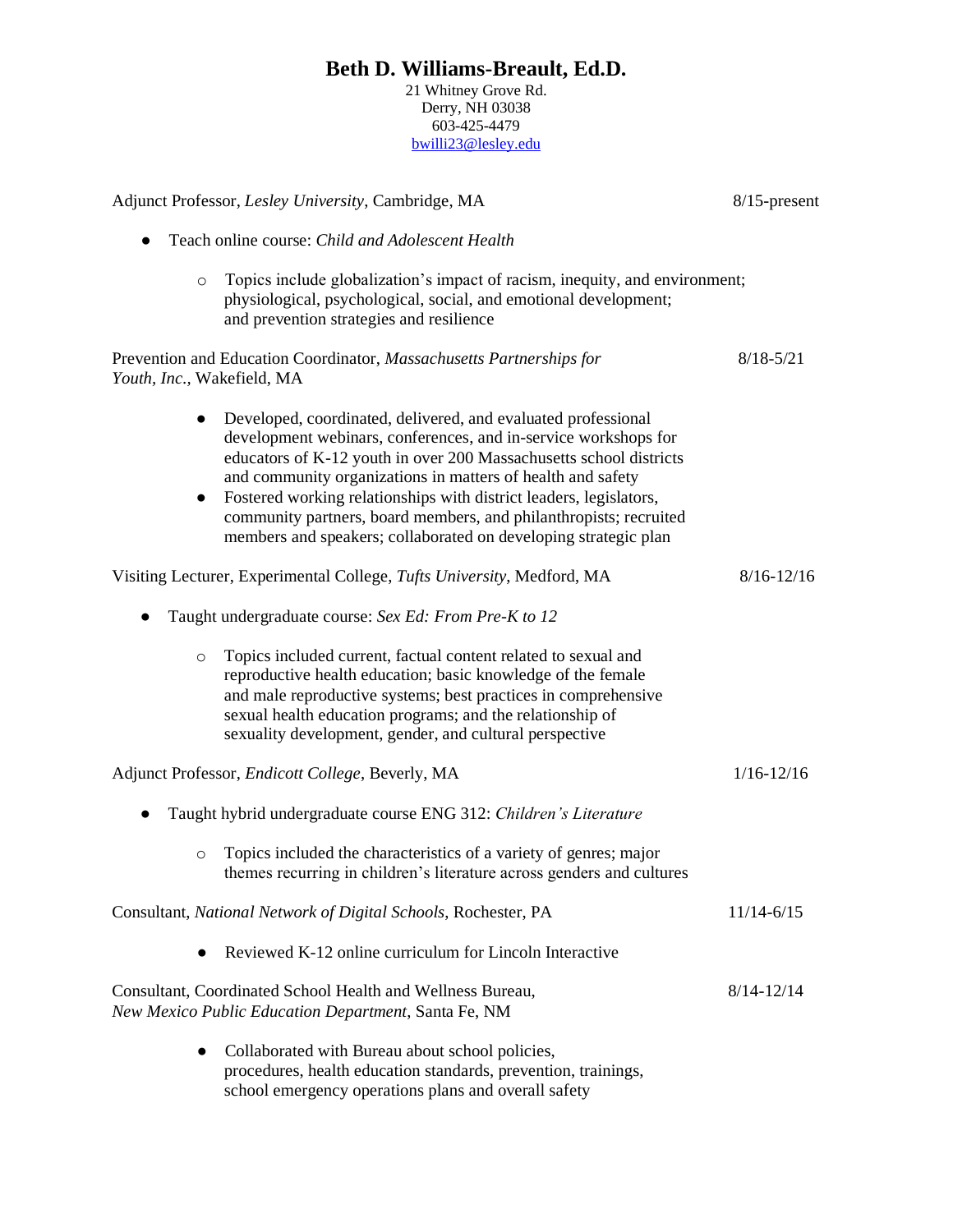21 Whitney Grove Rd. Derry, NH 03038 603-425-4479 [bwilli23@lesley.edu](mailto:bwilli23@lesley.edu)

| Graduate Teaching Assistant, University of New Mexico, Albuquerque, NM                                                                                                                                                                                                                                                                |                |
|---------------------------------------------------------------------------------------------------------------------------------------------------------------------------------------------------------------------------------------------------------------------------------------------------------------------------------------|----------------|
| Taught undergraduate course: Growth and Development in Middle Childhood                                                                                                                                                                                                                                                               |                |
| Topics included principles of growth and development during ages<br>$\circ$<br>6-12; children's physical, intellectual, social, emotional, and<br>personality development; theoretical frameworks such as those<br>developed by Piaget, Vygotsky, and Bronfenbrenner; and the impact<br>of community in forming a child's self-system |                |
| Teacher, North Valley Academy Public Charter School,<br>Los Ranchos de Albuquerque, NM                                                                                                                                                                                                                                                | 2003-2007      |
| Incorporated the arts, health, and wellness into standards-based curriculum<br>for a multicultural, full-inclusion 5 <sup>th</sup> grade classroom                                                                                                                                                                                    |                |
| Teacher's Assistant, Driscoll School, Brookline, MA                                                                                                                                                                                                                                                                                   | 2001-2002      |
| Assisted 5 <sup>th</sup> grade teacher in all aspects of maintaining<br>٠<br>a full-inclusion, multicultural classroom<br>Managed several Individual Education Plans<br>٠                                                                                                                                                             |                |
| <b>Internships/Practicums</b>                                                                                                                                                                                                                                                                                                         |                |
| Intern through UNM Family Studies Doctoral Program,<br>Coordinated School Health and Wellness Bureau, New Mexico Public<br>Education Department, Santa Fe, NM                                                                                                                                                                         | $9/11 - 12/11$ |
| Developed and implemented presentations focusing on<br>$\bullet$<br>school health for NMPED's School Health<br><b>Educator Institute</b><br>Member of the Albuquerque Public Schools' School<br>$\bullet$<br><b>Health Advisory Council</b><br>Engaged in the NM Community Planning Action Group<br>for HIV Prevention                |                |
| Student Teacher through Wheelock College, Graham and Parks<br>School, Cambridge, MA                                                                                                                                                                                                                                                   | $9/00 - 12/00$ |
| Created and implemented developmentally appropriate<br>$\bullet$<br>lesson plans for multicultural 5 <sup>th</sup> grade class<br>Collaborated with parents about students' academic progress                                                                                                                                         |                |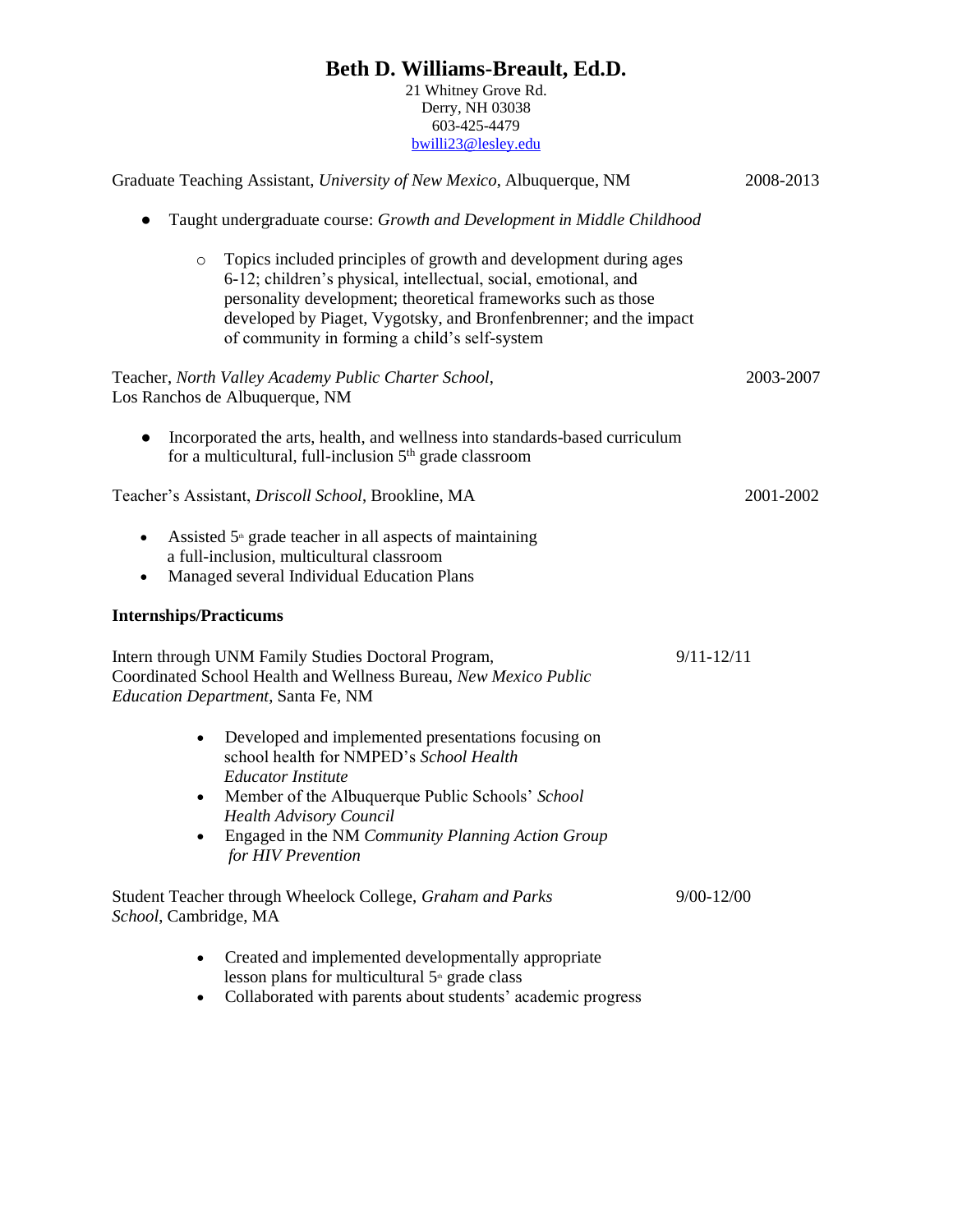21 Whitney Grove Rd. Derry, NH 03038 603-425-4479 [bwilli23@lesley.edu](mailto:bwilli23@lesley.edu)

| Intern through Wheelock College, <i>Education Department of the</i><br>Worcester Art Museum, Worcester, MA                                                                                | 5/00-6/00  |
|-------------------------------------------------------------------------------------------------------------------------------------------------------------------------------------------|------------|
| Assisted with K-12 art classes and museum tours<br>$\bullet$<br>Developed K-12 art resource kits for Worcester Public Schools<br>$\bullet$                                                |            |
| Student Teacher through Wheelock College, Mason Elementary<br>School, Roxbury, MA                                                                                                         | 9/99-12/99 |
| Developed and taught lessons for a $4\sqrt{5}$ grade<br>$\bullet$<br>multicultural classroom<br>Communicated effectively with teachers and families<br>$\bullet$<br>about student success |            |
| Tutor, Union Hill School, Worcester, MA                                                                                                                                                   | 1996       |
| Assisted $2nd$ grade teacher in one-on-one reading with students<br>٠                                                                                                                     |            |

#### **Publications**

Williams-Breault, B.D. (2022). *Future Directions of Sex Ed: Massachusetts* (Publication No. 29062607) [Doctoral dissertation, Northeastern University]. ProQuest.

Williams-Breault, B.D. (2021). Sexual and reproductive health and rights: Perspectives on equity in educational and community contexts. Eliva Press.

Williams-Breault, B.D. (2020). *Everybody! Babies!* Tellwell Talent.

Williams-Breault, B.D. (2020). Child sexual abuse: Prevention and processes of resilience. *Journal of Gynecology Research Reviews & Reports*, *2*(3).

Williams-Breault, B.D. (2020). Sexual and reproductive health services in school-based health centers: A literature review. *Journal of Nursing and Occupational Health*, *2*(1).

Williams-Breault, B.D. (2020). Teen Pregnancy: United States Vs. Europe. *International Journal of Arts, Humanities and Social Sciences Studies, 5*(6).

Williams-Breault, B.D. (2020). Reproductive healthcare standards for incarcerated women. *Journal of Gynecology Research Reviews & Reports*, *2*(2).

Williams-Breault, B.D. (2020). Education policy: Addressing racial health disparities in educational contexts. *Education, Society and Human Studies, 1*(1)*.* 

Williams-Breault, B.D. (2018). Eradicating female genital mutilation/cutting: Human rights-based approaches of legislation, education, and community empowerment. *Health and Human Rights Journal*, *20*(2).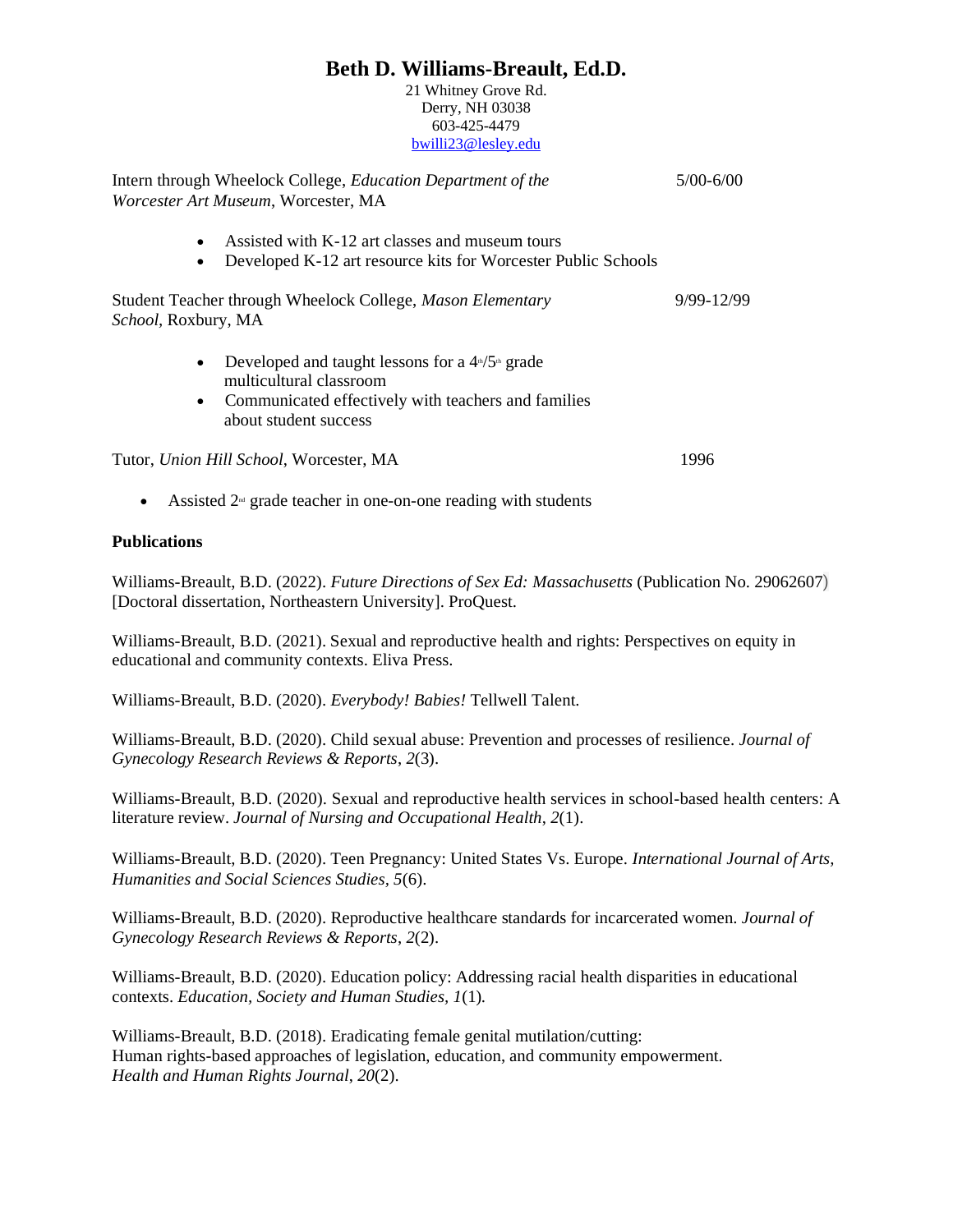21 Whitney Grove Rd. Derry, NH 03038 603-425-4479 [bwilli23@lesley.edu](mailto:bwilli23@lesley.edu)

### **Presentations/Panels**

| "A History of Sex Ed in the United States" presented virtually for<br>Sex Ed Lecture Series and Safe Healthy Strong Conference                                                          | 4/22          |
|-----------------------------------------------------------------------------------------------------------------------------------------------------------------------------------------|---------------|
| "Creating an Anti-Racist Classroom" presented virtually for Massachusetts<br>Partnerships for Youth, Wakefield, MA                                                                      | $8/20 - 5/21$ |
| "Cultural Proficiency" presented in person and virtually for Massachusetts<br>Partnerships for Youth, Wakefield, MA                                                                     | $8/19 - 5/21$ |
| "Supporting Queer Youth" presented in person for Massachusetts<br>Partnerships for Youth, Wakefield, MA                                                                                 | $8/19 - 5/21$ |
| "Supporting Transgender Youth" presented in person for Massachusetts<br>Partnerships for Youth, Wakefield, MA                                                                           | $8/19 - 5/21$ |
| "Navigating the Cyber World" presented in person for Massachusetts<br>Partnerships for Youth, Wakefield, MA                                                                             | $8/18 - 5/21$ |
| "Preventing Teen Sexting" presented in person for Massachusetts<br>Partnerships for Youth, Wakefield, MA                                                                                | $8/18 - 5/21$ |
| "Healthy Relationships" presented in person for Massachusetts<br>Partnerships for Youth, Wakefield, MA                                                                                  | $8/18 - 5/21$ |
| "Adolescent Sexual and Reproductive Health Education: Boston,"<br>presented at Harvard Graduate School of Education's Student Research<br>Conference, Harvard University, Cambridge, MA | 4/7/17        |
| Poster Session, "Reproductive Health Care Standards for Incarcerated<br>Women in Massachusetts," presented at Lesley Community of Scholars,<br>Lesley University, Cambridge, MA         | 3/24/17       |
| "Did You Know? Sexual Risk Factors: Teen Pregnancy in<br>New Mexico," presented at The School Health Education<br>Institute Conference in Albuquerque, NM                               | 2/25/2014     |
| "The Importance of Communication in Sexuality Education,"<br>presented at The Head To Toe Conference, Albuquerque, NM                                                                   | 5/10/2013     |
| "Kids These Days- Current Trends in Media and Contraception,"<br>presented at The School Health Educator Institute Conference                                                           | 1/30/2013     |
| "Sexuality and HIV Spectator News: 'Get Top Stories and Latest<br>Breaking News!"" presented at The School Health Educator<br><b>Institute Conference</b>                               | 1/29/2013     |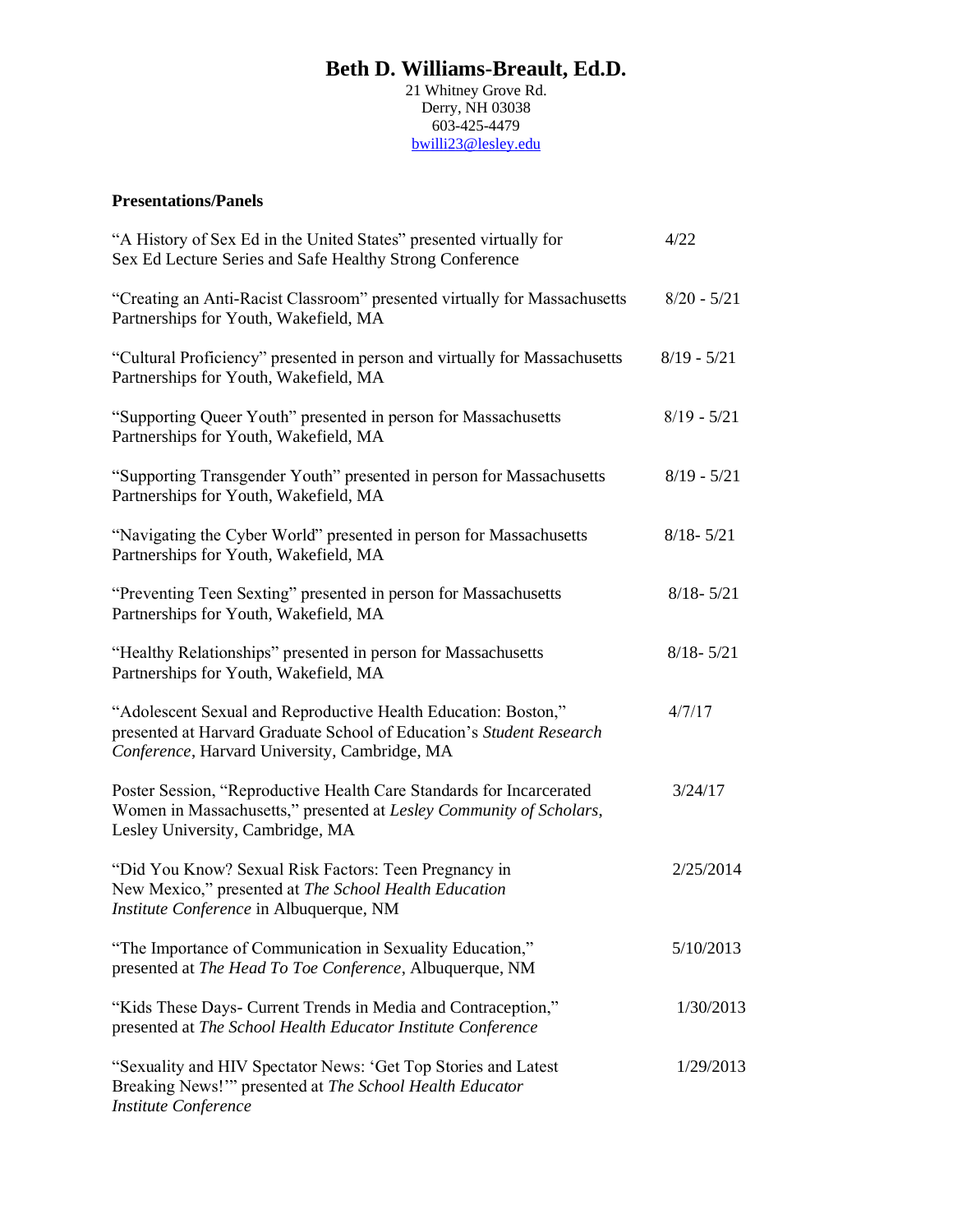21 Whitney Grove Rd. Derry, NH 03038 603-425-4479 [bwilli23@lesley.edu](mailto:bwilli23@lesley.edu)

### **Professional Service**

| Founder and Director, The Massachusetts Healthy Youth Consortium, Boston, MA                                                                                                                                                                                           | $7/21$ -present  |
|------------------------------------------------------------------------------------------------------------------------------------------------------------------------------------------------------------------------------------------------------------------------|------------------|
| Organize an online consortium of educators, community members, and<br>$\bullet$<br>advocates from over 200 districts, schools and organizations committed to<br>advocating for The Healthy Youth Act for K-12 students<br>throughout the Commonwealth of Massachusetts |                  |
| Senior Editor, Journal of Gender and Women's Studies                                                                                                                                                                                                                   | $4/21$ -present  |
| Board Member, The Elizabeth Peabody House, Somerville, MA                                                                                                                                                                                                              | $10/20$ -present |
| ED Search, Events, and Fundraising Committees                                                                                                                                                                                                                          |                  |
| Board Member, Metropolitan Council for Educational Opportunity, Inc.<br>(METCO), Roxbury, MA                                                                                                                                                                           | $11/17$ -present |
| Executive, Development, and Leadership Committees<br>$\bullet$                                                                                                                                                                                                         |                  |
| Board Member, Cottonwood Gulch Expeditions, Albuquerque, NM                                                                                                                                                                                                            | 2011-2017        |
| Executive, Nominating and Governance, Development,<br>$\bullet$<br>Scholarship, and Program Review Committees                                                                                                                                                          |                  |
| Steering Committee Member, Lesley University Diversity Council<br>Lesley University, Cambridge, MA                                                                                                                                                                     | $8/16 - 8/18$    |
| Chair, Communications Committee<br>$\bullet$                                                                                                                                                                                                                           |                  |
| Representative, Service Employees International Union Local 509 for<br>Lesley University Adjunct Professors, Lesley University, Cambridge, MA                                                                                                                          | $8/15 - 12/16$   |
| College of Liberal Arts and Sciences Representative<br>$\bullet$<br>Professional Development Fund Review Committee<br>$\bullet$<br>and Communications Committee Member                                                                                                 |                  |
| Board Member, Youth Resiliency Project Material Review Board,<br>Coordinated School Health and Wellness Bureau, NMPED,<br>Santa Fe, NM                                                                                                                                 | 2012-2015        |
| Reviewed and selected evidence-based, informed<br>interventions that support exemplary health education<br>Assisted in creating a curricula library for Youth Resiliency                                                                                               |                  |